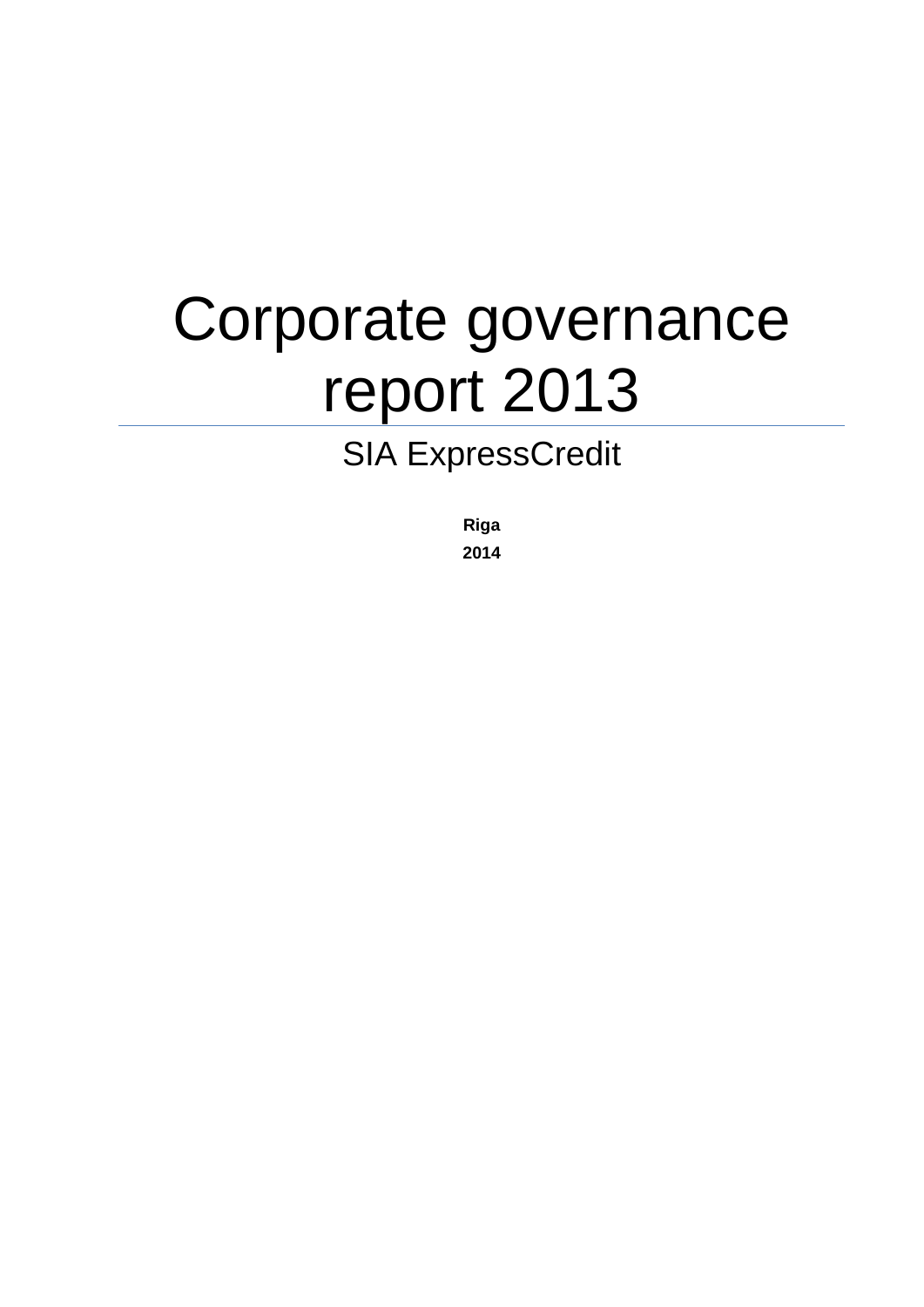# **INTRODUCTION**

SIA ExpressCredit (hereinafter ExpressCredit) Corporate Governance Report of the year 2013 (hereinafter

– the Report) is prepared on the basis of requirements of the third paragraph of section 56.2 of the Financial Instruments Market Act and NASDAQ OMX Riga "Corporate governance principles and recommendation on their implementation" issued in 2010. The Report is made by ExpressCredit Board.

Corporate governance principles were adjusted to ExpressCredit as much as possible and ExpressCredit complied with the biggest part of them, carrying out its operational activities, in 2013. The Report informs also according to the principle "observe or explain" on those principles, which ExpressCredit observed partially or did not observe in 2013, and on the circumstances that justified it.

On behalf of SIA ExpressCredit management

\_\_\_\_\_\_\_\_\_\_\_\_\_\_\_\_ Agris Evertovskis Chairman of the Board

29 April 2014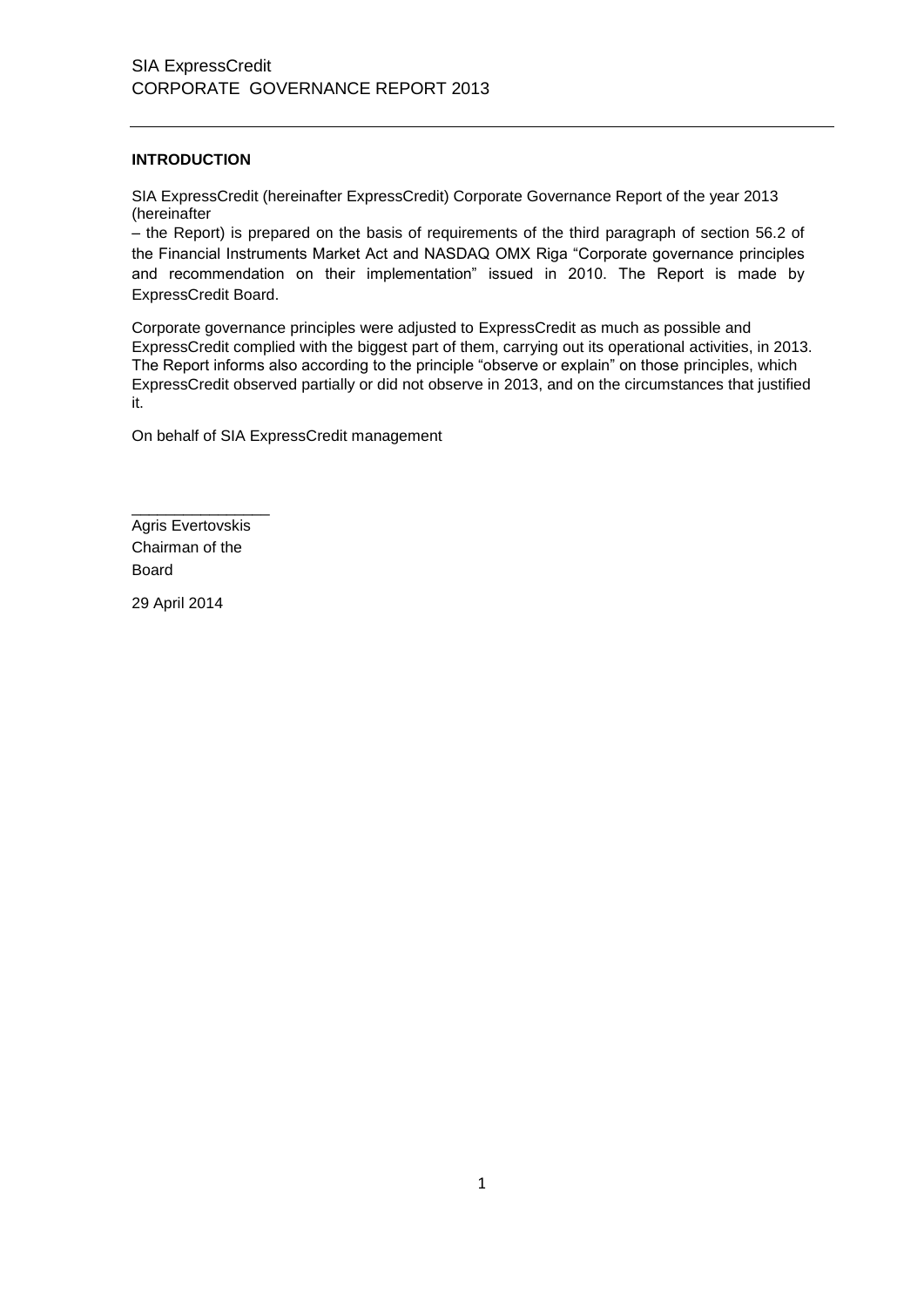# **PRINCIPLES OF GOOD CORPORATE GOVERNANCE**

#### **A. SHAREHOLDERS' MEETING**

Shareholders realize their right to participate in the management of the Issuer at shareholders' meetings. In compliance with legal acts the Issuers shall call the annual shareholders' meeting as a minimum once a year. Extraordinary shareholders' meetings shall be called as required.

#### **1. Ensuring shareholders' rights and participation at shareholders' meetings**

**The Issuers shall ensure equal attitude towards all the shareholders – holders of one category of shares. All shareholders shall have equal rights to participate in the management of the Issuer – to participate at shareholders' meetings and receive information that shareholders need in order to make decisions.**

1.1. It shall be important to ensure that all the holders of shares of one category have also equal rights, including the right to receive a share of the Issuer's profit as dividends or in another way in proportion to the number of the shares owned by them if such right is stipulated for the shares owned by them.

#### *ExpressCredit applies this principle.*

1.2. The Issuer shall prepare a policy for the division of profit. In the preparation of the policy, it is recommended to take into account not only the provision of immediate benefit for the Issuer's shareholders by paying dividends to them but also the expediency of profit reinvesting, which would increase the value of the Issuer in future. It is recommended to discuss the policy of profit division at a shareholders' meeting thus ensuring that as possibly larger a number of shareholders have the possibility to acquaint themselves with it and to express their opinion on it. The Report shall specify where the Issuer's profit distribution policy is made available.

#### *ExpressCredit applies this principle according to articles of association and covenants of the bond issue.*

1.3. In order to protect the Issuer's shareholders' interest to a sufficient extent, not only the Issuers but also any other persons who in compliance with the procedure stipulated in legislative acts call, announce and organize a shareholders' meeting are asked to comply with all the issues referred to in these Recommendations in relation to calling shareholders' meetings and provision of shareholders with the required information.

# *ExpressCredit applies this principle. Shareholders' Meetings have been called by the Board of ExpressCredit in compliance with the law and Statutes.*

1.4. Shareholders of the Issuers shall be provided with the possibility to receive in due time and regularly all the required information on the relevant Issuer, participate at meetings and vote on agenda issues. The Issuers shall carry out all the possible activities to achieve that as many as possible shareholders participate at meetings; therefore, the time and place of a meeting should not restrict the attendance of a meeting by shareholders. Therefore, it should not be admissible to change the time and place of an announced shareholders' meeting shortly before the meeting, which thus would hinder or even make it impossible for shareholders to attend the meeting.

#### *ExpressCredit applies this principle. It's current shareholder representatives are engaged in daily running of the business. There have not been any of the mentioned obstacles for participation at the Shareholders' Meeting.*

1.5. The Issuers shall inform their shareholders on calling a shareholders' meeting by publishing a notice in compliance with the procedure and the time limits set forth in legislative acts. The Issuers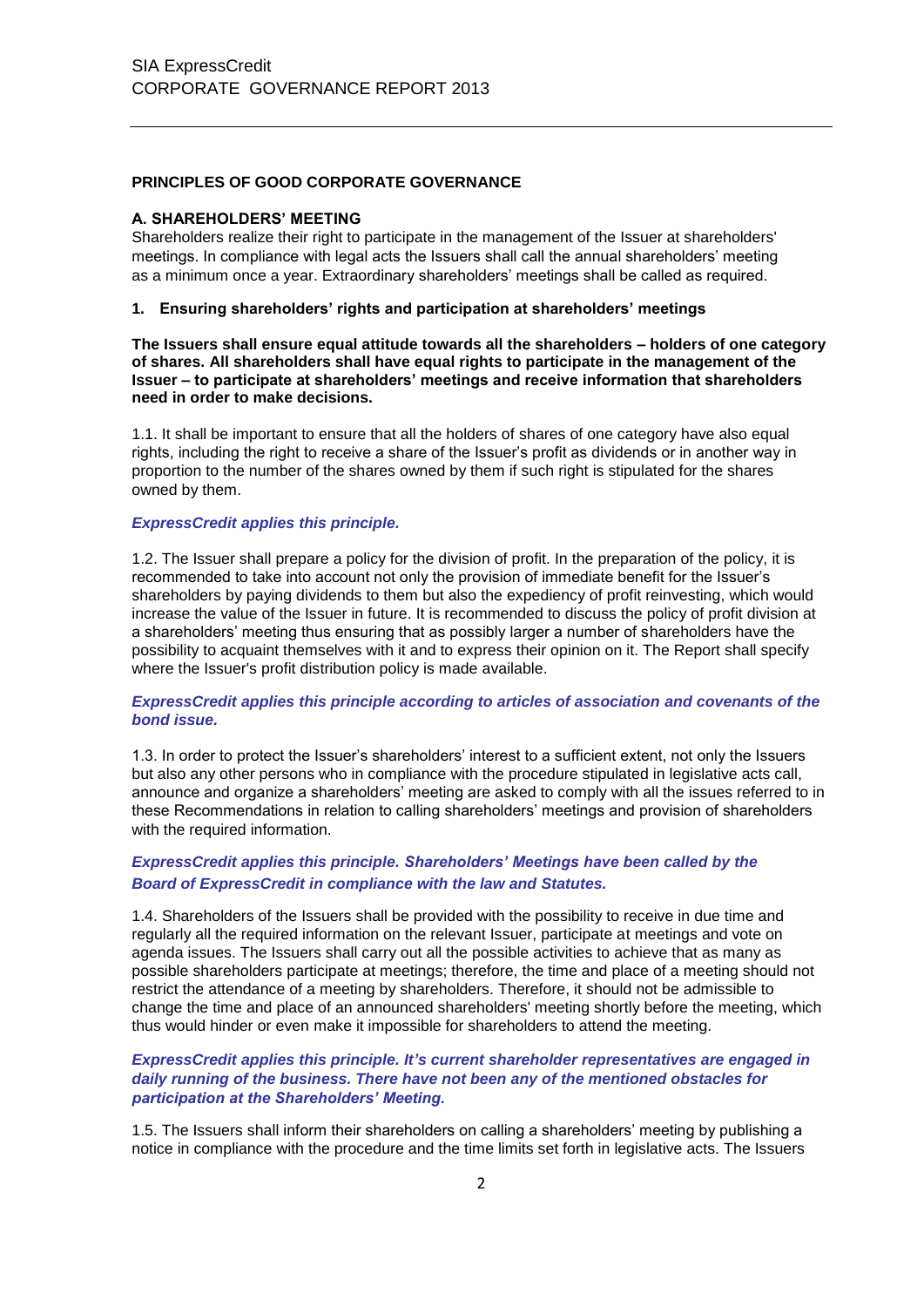are asked to announce the shareholders' meeting as soon as the decision on calling the shareholders' meeting has been taken; in particular, this condition applies to extraordinary shareholders' meetings. The information on calling a shareholders' meeting shall be published also on the Issuer's website on the Internet, where it should be published also at least in one foreign language. It is recommended to use the English language as the said other language so that the website could be used also by foreign investors. When publishing information on calling a shareholders' meeting, also the initiator of calling the meeting shall be specified.

# *ExpressCredit does not apply this principle. It's current shareholder representatives are engaged in daily running of the business.*

1.6. The Issuer shall ensure that compete information on the course and time of the meeting, the voting on decisions to be adopted, as well as the agenda and draft decisions on which it is planned to vote at the meeting is available in due time to the shareholders. The Issuers shall also inform the shareholders whom they can address to receive answers to any questions on the arrangements for the shareholders' meeting and the agenda issues and ensure that the required additional information is provided to the shareholders.

#### *ExpressCredit applies this principle.*

1.7. The Issuer shall ensure that at least 14 (fourteen) days prior to the meeting the shareholders have the possibility to acquaint themselves with the draft decisions on the issues to be dealt with at the meeting, including those that have been submitted additionally already after the announcement on calling the meeting. The Issuer shall ensure the possibility to read a complete text of draft decisions, especially if they apply to voting on amendments to the Issuer's statutes, election of the Issuer's officials, determination of their remuneration, division of the Issuer's profit and other issues.

#### *ExpressCredit applies this principle.*

1.8. In no way may the Issuers restrict the right of shareholders to nominate representatives of the shareholders for council elections. The candidates to the council and candidates to other offices shall be nominated in due time so that the information on the said persons would be available to the shareholders to the extent as stipulated in Clause 1.9 of this Section as minimum 14 (fourteen) days prior to the shareholders' meeting.

#### *ExpressCredit applies this principle.*

1.9. Especially, attention should be paid that the shareholders at least 14 (fourteen) days prior to the shareholders' meeting have the possibility to acquaint themselves with information on council member candidates and audit committee member candidates whose approval is planned at the meeting. When disclosing the said information, also a short personal biography of the candidates shall be published.

# *ExpressCredit applies this principle in accordance with the laws and regulations of the Republic of Latvia.*

1.10. The Issuer may not restrict the right of shareholders to consult among them during a shareholders' meeting if it is required in order to adopt a decision or to make clear some issue.

#### *ExpressCredit applies this principle.*

1.11. To provide shareholders with complete information on the course of the shareholders' meeting, the Issuer shall prepare the regulations on the course of shareholders' meeting, in which the agenda of shareholders' meeting and the procedure for solving any organizational issues connected with the shareholders' meeting (e.g., registration of meeting participants, the procedure for the adoption of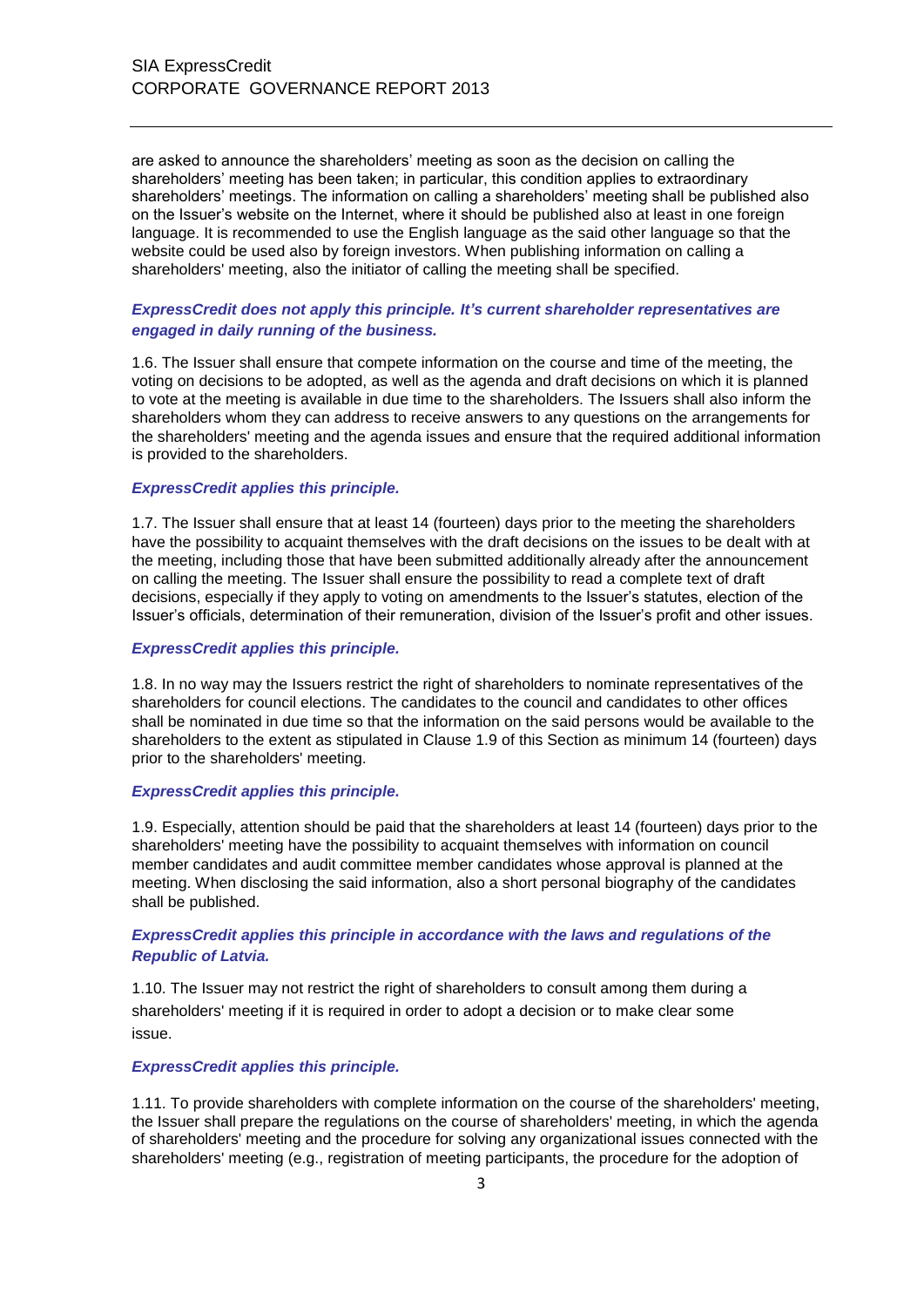decisions on the issues to be dealt with at the meeting, the Issuer's actions in case any of the issues on the agenda is not dealt with, if it is impossible to adopt a decision etc.) . The procedures adopted by the Issuer in relation to participation in voting shall be easy to implement.

#### *ExpressCredit applies this principle.*

1.12. The Issuer shall ensure that during the shareholders' meeting the shareholders have the possibility to ask questions to the candidates to be elected at the shareholders' meeting and other attending representatives of the Issuer. The Issuer shall have the right to set reasonable restrictions on questions, for example, excluding the possibility that one shareholder uses up the total time provided for asking of questions and setting a time limit of speeches.

#### *ExpressCredit applies this principle.*

1.13. Since, if a long break of meeting is set, the right of shareholders to dispose of freely with their shares is hindered for an undetermined time period, it shall not be recommended to announce a break during a shareholders' meeting. The conditions upon which it is possible to announce a break shall be stipulated also in the regulations on the course of meeting. A break of meeting may be a lunch break, a short break (up to 30 minutes) etc.

# *ExpressCredit applies this principle.*

1.14. When entering the course and contents of discussions on the agenda issues to be dealt with at the shareholders' meeting in the minutes of shareholders' meeting, the chairperson of the meeting shall ensure that, in case any meeting participant requires it, particular debates are reflected in the minutes or that shareholder proposal or questions are appended thereto in written form.

#### *ExpressCredit applies this principle.*

# **2. Participation of members and member candidates of the Issuer's management institutions at shareholders' meetings Shareholders' meetings shall be attended by the Issuer's board members, auditors, and as possibly many council members.**

2.1. The attendance of members of the Issuer's management institutions and auditor at shareholders' meetings shall be necessary to ensure information exchange between the Issuer's shareholders and members of management institutions as well as to fulfil the right of shareholders to receive answers from competent persons to the questions submitted. The attendance of the auditor shall not be mandatory at shareholders' meetings at which issues connected with the finances of the Issuer are not dealt with. By using the right to ask questions shareholders have the possibility to obtain information on the circumstances that might affect the evaluation of the financial report and the financial situation of the Issuer.

# *ExpressCredit applies this principle partially. It's current shareholder representatives are engaged in daily running of the business, the Auditor normally does not attend shareholders' meetings unless specifically invited.*

2.2. Shareholders' meetings shall be attended by the Issuer's official candidates whose election is planned at the meeting. This shall in particular apply to council members. If a council member candidate or auditor candidate is unable to attend the shareholders' meeting due to an important reason, then it shall be admissible that this person does not attend the shareholders' meeting. In this case, all the substantial information on the candidate shall be disclosed before the shareholders' meeting.

#### *ExpressCredit applies this principle.*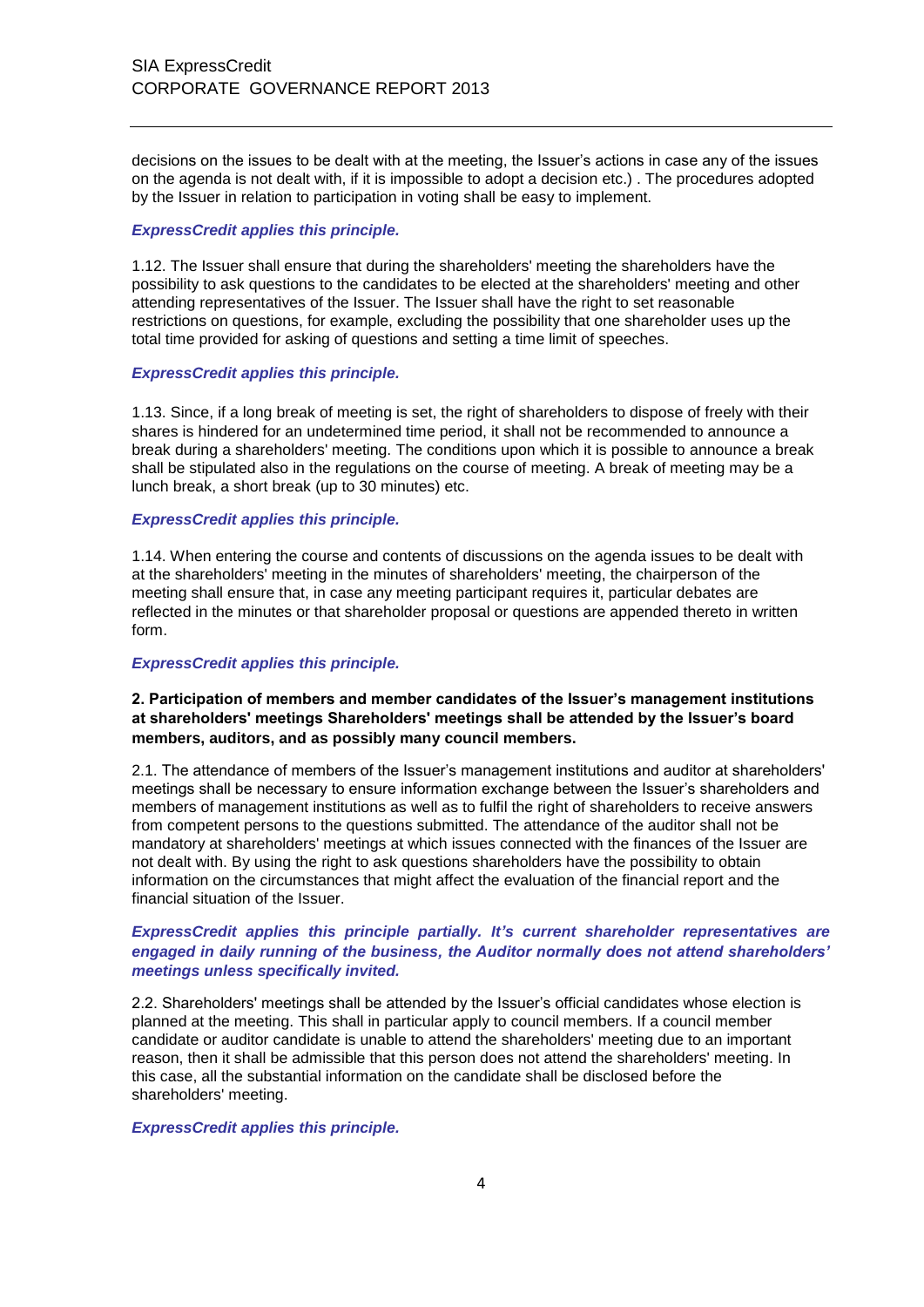2.3. During shareholders' meetings, the participants must have the possibility to obtain information on officials or official candidates who do not attend the meeting and reasons thereof. The reason of non-attendance should be entered in the minutes of shareholders' meeting.

## *ExpressCredit applies this principle.*

## **B. BOARD**

The board is the Issuer's executive institution, which manages and represents the Issuer in its everyday business, therefore the Issuer shall ensure that it is efficient, able to take decisions, and committed to increase the value of the company, therefore its obligations and responsibilities have to be clearly determined.

## **3. Obligations and responsibilities of the Board**

**The Issuers shall clearly and expressively determine the obligations and authorities of the board and responsibilities of its members, thus ensuring a successful work of the board and an increase in the Issuer's value.**

3.1. The board shall have the obligation to manage the business of the Issuer, which includes also the responsibility for the realization of the objectives and strategies determined by the Issuer and the responsibility for the results achieved. The board shall be responsible for the said to the council and the shareholders' meeting. In fulfilment of its obligations, the board shall adopt decisions guided by interests of all the shareholders and preventing any potential conflict of interests.

# *ExpressCredit applies this principle.*

3.2. The powers of the board shall be stipulated in the Board Regulations or a similar document, which is to be published on the website of the Issuer on the Internet. This document must be also available at the registered office of the Issuer.

# *The power of the board is stipulated by the articles of association and applicable legislation. ExpressCredit has not published on the website or elsewhere on the Internet the powers of the board.*

3.3 The board shall be responsible also for the compliance with all the binding regulatory acts, risk management, as well as the financial activity of the Issuer.

3.4 The board shall perform certain tasks, including:

- 1) corporate strategies, work plan, risk control procedure, assessment and advancement of annual budget and business plans, ensuring control on the fulfilment of plans and the achievement of planned results;
- 2) selection of senior managers of the Issuer, determination of their remuneration and control of their work and their replacement, if necessary, in compliance with internal procedures (e.g. personnel policy adopted by the Issuer, remuneration policy etc.);
- 3) timely and qualitative submission of reports, ensuring also that the internal audits are carried out and the disclosure of information is controlled.

3.5. In annual reports, the board shall confirm that the internal risk procedures are efficient and that the risk management and internal control have been carried out in compliance with the said control procedures throughout the year.

3.6. It shall be preferable that the board submits decisions that determine the objectives and strategies for achievement thereof (participation in other companies, acquisition or alienation of property, opening of representation offices or branches, expansion of business etc.) to the Issuer's council for approval.

*ExpressCredit applies these principles.*

#### **4. Board composition and requirements for board members**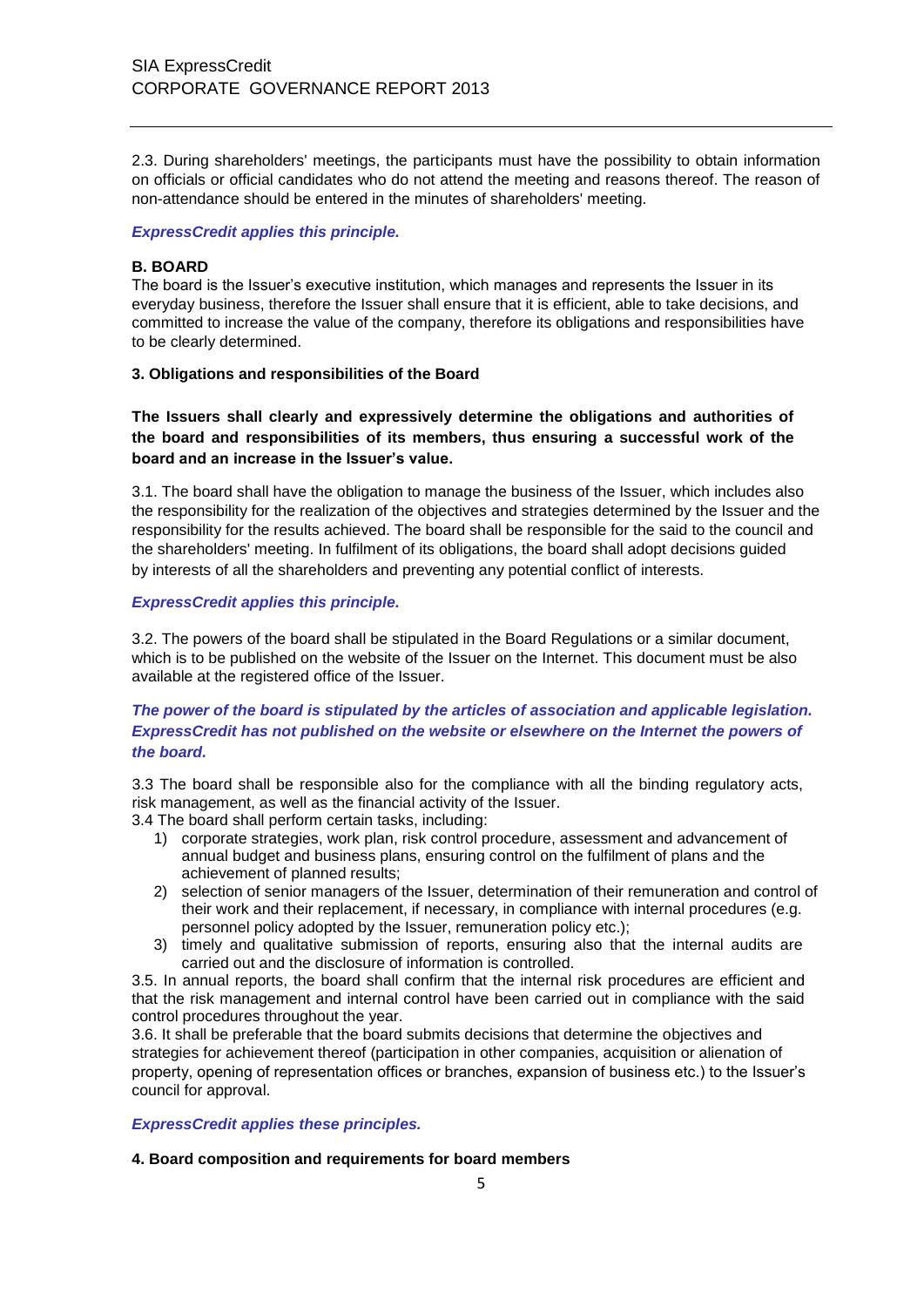#### **A board composition approved by the Issuer shall be able to ensure sufficiently critical and independent attitude in assessing and taking decisions.**

4.1. In composing the board, it shall be observed that every board member has appropriate education and work experience. The Issuer shall prepare a summary of the requirements to be set for every board member, which specifies the skills, education, previous work experience and other selection criteria for every board member.

#### *ExpressCredit applies this principle.*

4.2. On the Issuer's website on the Internet, the following information on every Issuer's board member shall be published: name, surname, year of birth, education, office term, position, description of the last three year's professional experience, number of the Issuer's or its parent companies/subsidiaries shares owned by the member, information on positions in other capital companies.

#### *ExpressCredit does not apply this principle.*

4.3. In order to fulfil their obligations successfully, board members must have access in due time to accurate information on the activity of the Issuer. The board must be capable of providing an objective evaluation on the activity of the Issuer. Board members must have enough time for the performance of their duties.

#### *ExpressCredit applies this principle.*

4.4. It is not recommended to elect one and the same board member for more than four successive terms. The Issuer has to evaluate whether its development will be facilitated in the result of that and whether it will be possible to avoid a situation where greater power is concentrated in hands of one or a number of separate persons due to their long-term work at the Issuer. If, however, such election is admitted, it shall be recommended to consider to change the field of work of the relevant Board member at the Issuer.

#### *ExpressCredit current shareholder representatives are Board members.*

#### **5. Identification of interest conflicts in the work of board members**

#### **Every board member shall avoid any interest conflicts in his/her work and be maximally independent from any external circumstances and willing to assume responsibility for the decisions taken and comply with the general ethical principles in adopting any decisions connected with the business of the Issuer.**

5.1 It shall be the obligation of every board member to avoid any, even only supposed, interest conflicts in his/her work. In taking decisions, board members shall be guided by the interests of the Issuer and not use the cooperation offers proposed to the Issuer to obtain personal benefit. 5.2 On the occurrence of any interest conflict or even only on its possibility, a board member shall notify other board members without delay. Board members shall notify on any deal or agreement the Issuer is planning to conclude with a person who has close relationship or is connected with the board member in question, as well as inform on any interest conflicts occurred during the validity period of concluded agreements. For the purposes of these Recommendations the following shall be regarded as persons who have close relationship with a board member: spouses, a relative, including kinship of second degree or brother-in-law of first degree, or persons with whom the board member has had a common household for at least one year. For the purposes of these recommendations the following shall be regarded as persons who are connected with a board member: legal persons where the board member or a closely related to him/her person is a board or council member, performs the tasks of an auditor or holds another managing office in which he or she could determine or affect the business strategy of the respective legal entity.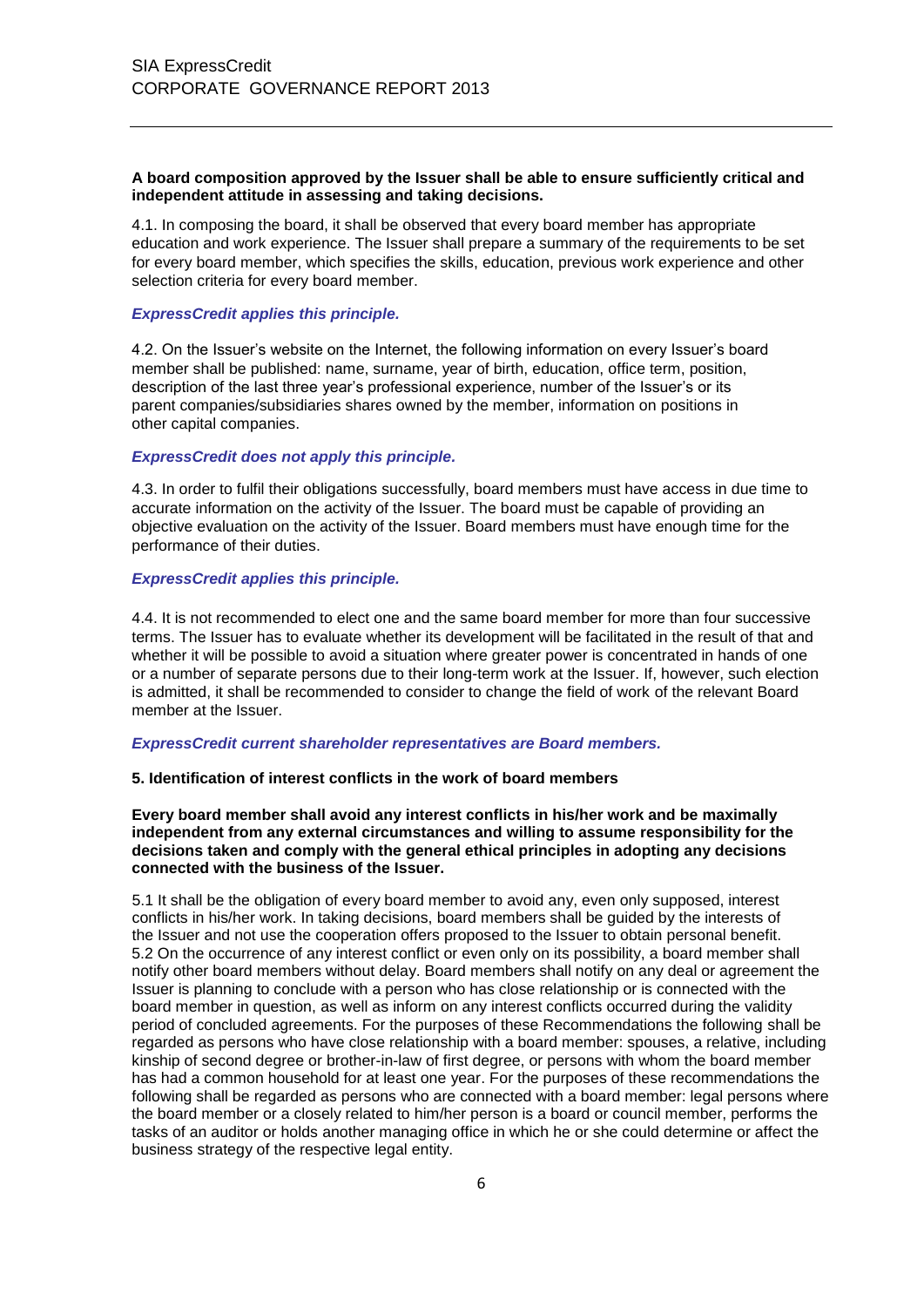5.3 Board members should not participate in taking decisions that could cause an interest conflict.

#### *ExpressCredit applies these principles.*

## **C. COUNCIL**

In compliance with legal acts a council is the institution that supervises the Issuer and represents interests of shareholders between meetings in cases stipulated in the law and in the statutes of the Issuer, supervises the work of the board.

#### **6. Obligations and responsibilities of the council**

**The objective of the Issuer's council is to act in the interests of all the shareholders, ensuring that the value of the Issuer grows. The Issuer shall clearly determine the obligations of the council and the responsibility of the council members, as well as ensure that individual council members or groups thereof do not have a dominating role in decision making.**

6.1 The functions of the council shall be set forth in the council regulation or a document equated thereto that regulates the work of the council, and it shall be published on the Issuer's website on the Internet. This document shall be also available at the Issuer's office. 6.2 The supervision carried out by the council over the work of the board shall include supervision over the achievement of the objectives set by the Issuer, the corporate strategy and risk management, the process of financial accounting, board's proposals on the use of the profit of the Issuer, and the business performance of the Issuer in compliance with the requirements of regulatory acts. The council should discuss every of the said matters and express its opinion at least annually, complying with frequency of calling council meetings as laid down in regulatory acts, and the results of discussions shall be reflected in the minutes of the council's meetings.

6.3 The council and every its member shall be responsible that they have all the information required for them to fulfil their duties, obtaining it from board members and internal auditors or, if necessary, from employees of the Issuer or external consultants. To ensure information exchange, the council chairperson shall contact the Issuer's board, inter alia the board chairperson, on a regular basis and discuss all the most important issues connected with the Issuer's business and development strategy, business activities, and risk management. 6.4 When determining the functions of the council, it should be stipulated that every council member has the obligation to provide explanations in case the council member is unable to participate in council meetings. It shall be recommended to disclose information on the council members who have not attended more than a half of the council meetings within a year of reporting, providing also the reasons for non-attendance.

# *ExpressCredit does not apply above principles. ExpressCredit will set up council in three month time from start of listing on stock exchange NASDAQ OMX Riga.*

#### **7. Council composition and requirements for council members**

## **The council structure determined by the Issuer shall be transparent and understandable and ensure sufficiently critical and independent attitude in evaluating and taking decisions.**

7.1 The Issuer shall require every council member as well as council member candidate who is planned to be elected at a shareholders' meeting that they submit to the Issuer the following information: name, surname, year of birth, education, office term as a council member, description of the last three year's professional experience, number of the Issuer's or its parent companies/subsidiaries shares owned by the member, information on positions in other capital companies. The said information shall be published also on the Issuer's website on the Internet, providing, in addition to the said information, also the term of office for which the council member is elected, its position, including also additional positions and obligations, if any.

7.2 When determining the requirements for council members as regards the number of additional positions, attention shall be paid that a council member has enough time to perform his or her duties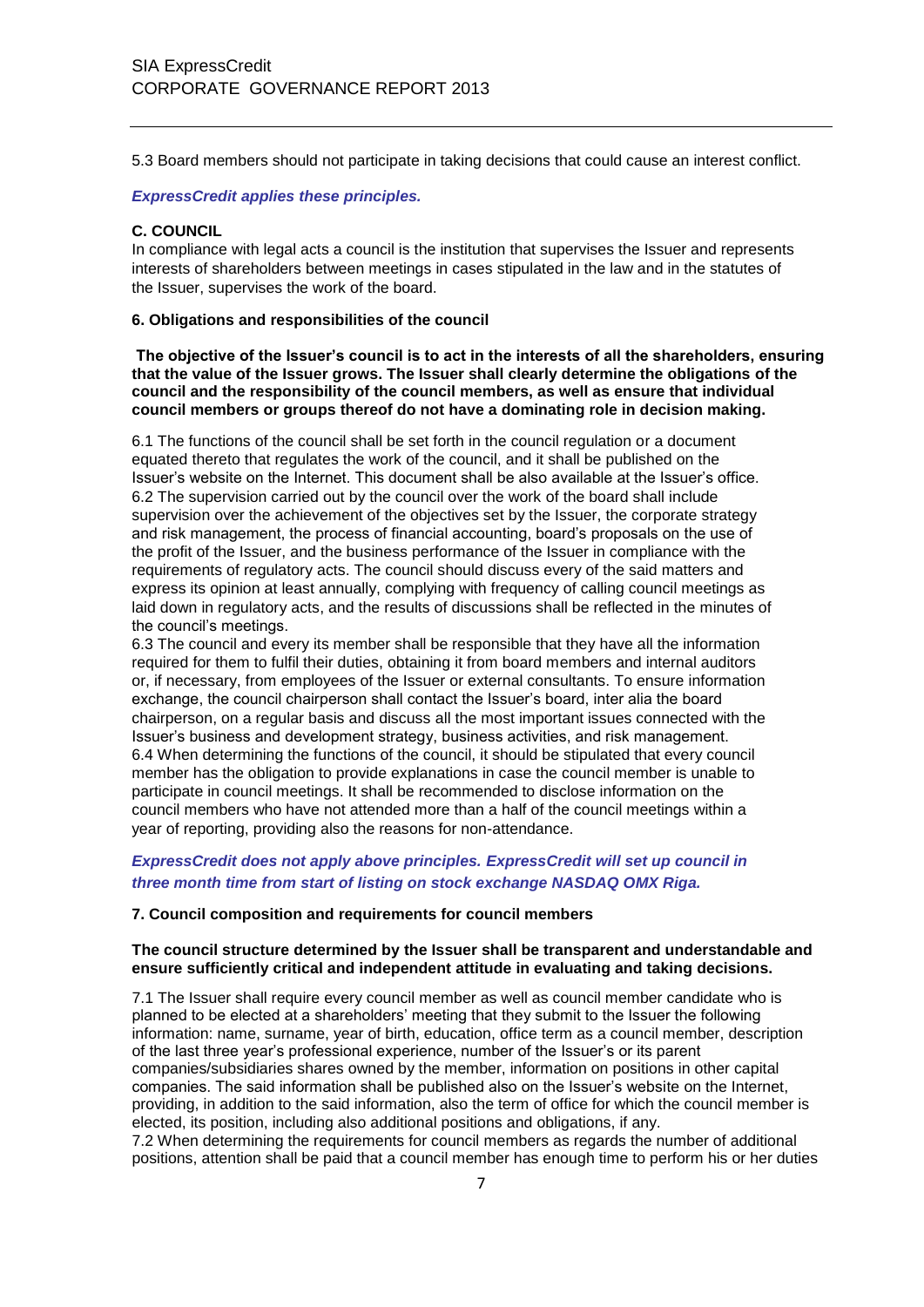in order to fulfil their duties successfully and act in the interests of the Issuer to a full extent. 7.3 In establishing the Issuer's council, the qualification of council members should be taken into account and assessed on a periodical basis. The council should be composed of individuals whose knowledge, opinions and experience is varied, which is required for the council to fulfil their tasks successfully.

7.4 Every council member in his or her work shall be as possibly independent from any external circumstances and have the will to assume responsibility for the decisions taken and comply with the general ethical principles when taking decisions in relation to the business of the Issuer. 7.5 It is impossible to compile a list of all the circumstances that might threaten the independence of council members or that could be used in assessing the conformity of a certain person to the status of an independent council member. Therefore, the Issuer, when assessing the independence of council members, shall be guided by the independence criteria of council members specified in the Annex hereto.

7.6 It shall be recommended that at least a half of council members are independent according to the independence criteria specified in the Annex hereto. If the number of council members is an odd number, the number of independent council members may be one person less than the number of the council members who do not conform to the independence criteria specified in the Annex hereto. 7.7 As independent shall be considered persons that conform to the independence criteria specified in the Annex hereto. If a council member does not conform to any of to the independence criteria specified in the Annex hereto but the Issuer does consider the council member in question to be independent, then it shall provide an explanation of its opinion in detail on the tolerances permitted.

7.8 The conformity of a person to the independence criteria specified in the Annex hereto shall be evaluated already when the council member candidate in question has been nominated for election to the council. The Issuer shall specify in the Report who of the council members are to be considered as independent every year.

# *ExpressCredit does not apply above principles. ExpressCredit will set up council in three month time from start of listing on stock exchange NASDAQ OMX Riga.*

#### **8. Identification of interest conflicts in the work of council members**

**Every council member shall avoid any interest conflicts in his/her work and be maximally independent from any external circumstances. Council members shall comply with the general ethical principles in adopting any decisions connected with the business of the Issuer and assume responsibility for the decisions taken.**

8.1. It shall be the obligation of every council member to avoid any, even only supposed, interest conflicts in his/her work. When taking decisions, board members shall be guided by the interests of the Issuer and not use the cooperation offers proposed to the Issuer to obtain personal benefit. 8.2 On the occurrence of any interest conflict or even only on its possibility, a council member shall notify other council members without delay. Council members shall notify on any deal or agreement the Issuer is planning to conclude with a person who has close relationship or is connected with the council member in question, as well as inform on any interest conflicts occurred during the validity period of concluded agreements. For the purposes of these recommendations the following shall be regarded as persons who have close relationship with a council member: spouses, a relative, including kinship of second degree or brother-in-law of first degree, or persons with whom the council member has had a common household for at least one year. For the purposes of these recommendations the following shall be regarded as persons who are connected with a council member: legal persons where the council member or a closely related to him/her person is a board or council member, performs the tasks of an auditor or holds another managing office in which he or she could determine or affect the business strategy of the respective legal entity. 8.3 A council member who is in a possible interest conflict should not participate in taking decisions

that might be a cause of an interest conflict.

*ExpressCredit does not apply above principles. ExpressCredit will set up council in*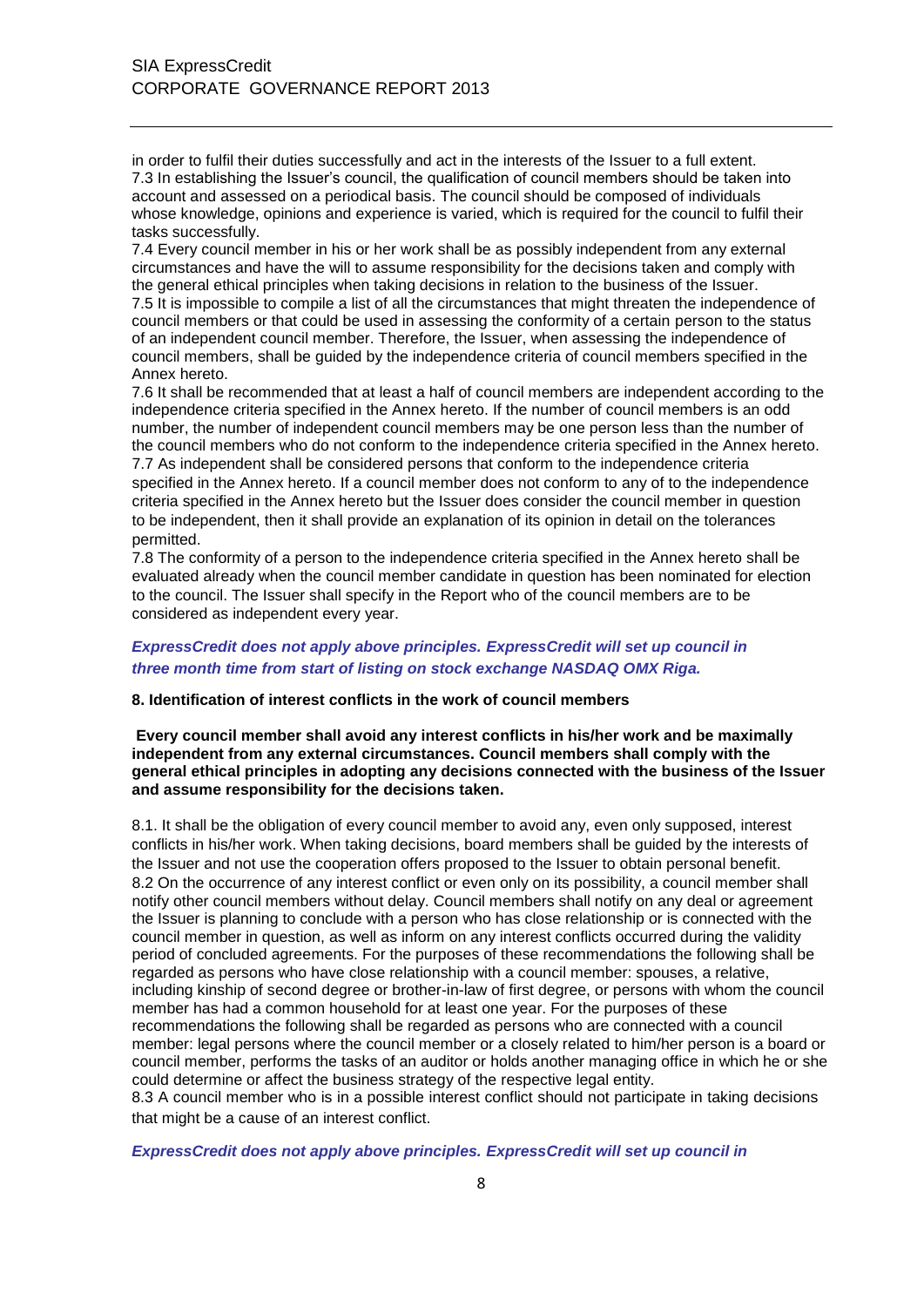#### *three month time from start of listing on stock exchange NASDAQ OMX Riga.*

## **D. DISCLOSURE OF INFORMATION**

Good practice of corporate governance for an Issuer whose shares are included in the market regulated by the Stock Exchange means that the information disclosed by the Issuer has to provide a view on the economic activity of the Issuer and its financial results. This facilitates a justified determination of the price of financial instruments in public circulation as well as the trust in finance and capital markets. Disclosure of information is closely connected with investor relations (hereinafter – the IR), which can be defined as the process of developing Issuer's relations with its potential and existing investors and other parties interested in the business of the Issuer.

## **9. Transparency of the Issuer's business**

**The information disclosed by the Issuers shall be provided in due time and allowing the shareholders to assess the management of the Issuer, to get an idea on the business of the company and its financial results, as well as to take grounded decisions in relation to the shares owned by them.**

9.1 The structure of corporate governance shall be established in a manner that ensures provision of timely and exhaustive information on all the substantial matters that concern the Issuer, including its financial situation, business results, and the structure of owners.

9.2 The information disclosed shall be checked, precise, unambiguous and prepared in compliance with high-quality standards.

#### *ExpressCredit applies these principles.*

9.3. The Issuers should appoint a person who would be entitled to contact the press and other mass media on behalf on the Issuer, thus ensuring uniform distribution of information and evading publication of contradictory and untruthful information, and this person could be contacted, if necessary, by the Stock Exchange and investors.

# *ExpressCredit applies this principle. The contact person is indicated at the web site of NASDAQ OMX Riga.*

9.4. The Issuers should ensure timely and compliant with the existing requirements preparation and disclosure of financial reports and annual reports of the Issuer. The procedure for the preparation of reports should be stipulated in the internal procedures of the Issuer.

#### *ExpressCredit applies this principle.*

#### **10. Investor relations**

**Considering that financial instruments of the Issuers are offered on a regulated market, also such activity sphere of the Issuers as investor relations (hereinafter – the IR) and the development and maintaining thereof is equally important, paying special attention to that all the investors have access to equal, timely and sufficient information.**

10.1 The main objectives of the IR are the provision of accurate and timely information on the business of the Issuer to participants of finance market, as well as the provision of a feedback, i.e. receiving references from the existing and potential investors and other persons. In the realization of the IR process, it shall be born in mind that the target group consists not only of institutional investors and finance market analysts. A greater emphasis should be put on individual investors, and more importance should be attached to informing other interested parties: employees, creditors and business partners.

10.2 The Issuer shall provide all investors with equal and easily accessible important information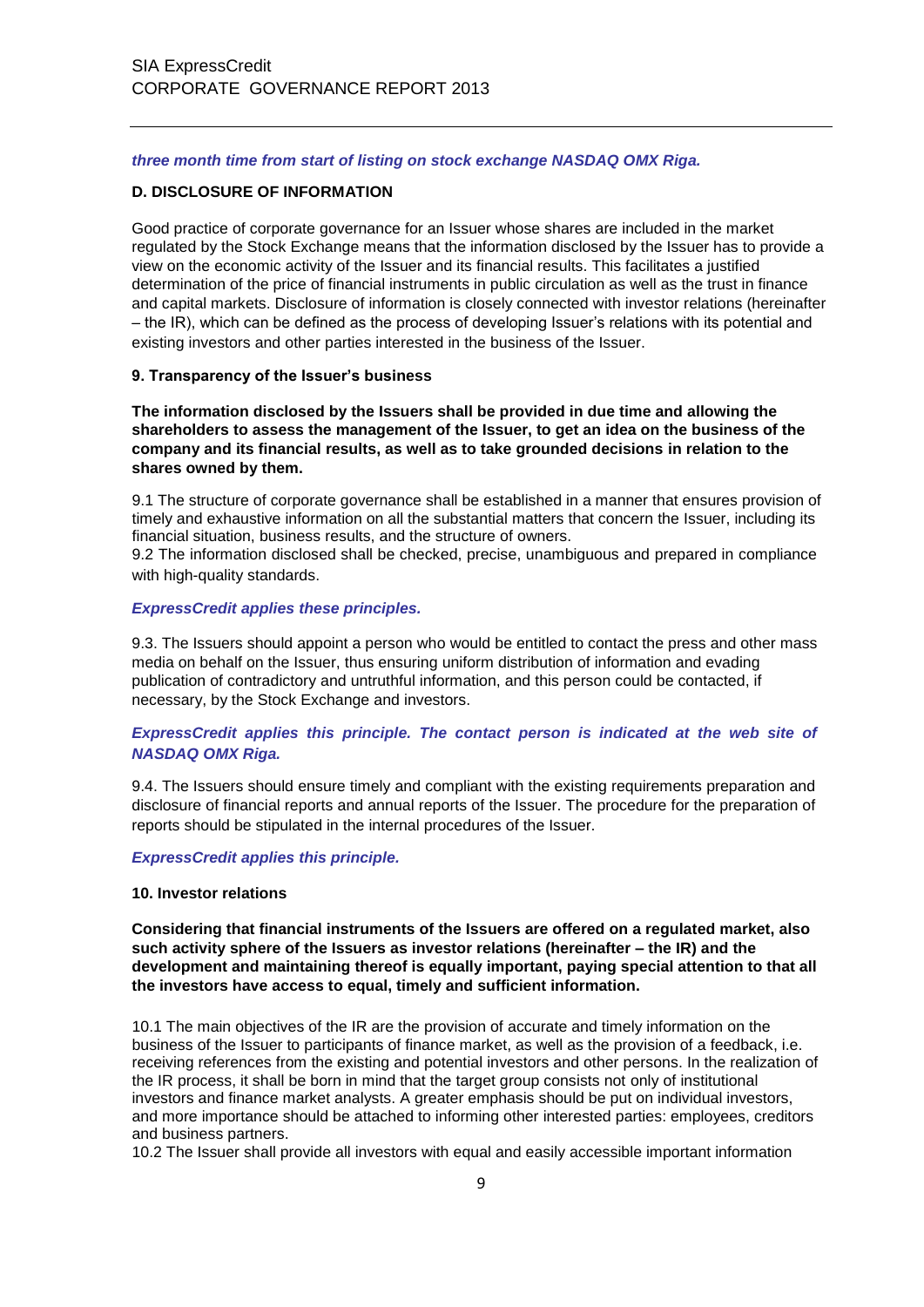related to the Issuer's business, including financial position, ownership structure and management. The Issuer shall present the information in a clear and understandable manner, disclosing both positive and negative facts, thus providing the investors with a complete and comprehensive information on the Issuer, allowing the investor to assess all information available before the decision making.

10.3 A number of channels shall be used for the information flow in the IR. The IR strategy of the Issuer shall be created using both the possibilities provided by technologies (website) and relations with mass media and the ties with the participants of finance market. Considering the development stage of modern technologies and the accessibility thereof, the Internet is used in the IR of every modern company. This type of media has become one of the most important means of communications for the majority of investors.

#### *ExpressCredit partly applies these principles.*

10.4. The basic principles that should be observed by the Issuers in preparing the IR section of their websites:

- 1) the IR section of website shall be perceived not only as a store of information or facts but also as one of the primary means of communication by means of which it is possible to inform the existing and potential shareholders;
- 2) all the visitors of the IR section of website shall have the possibility to obtain conveniently all the information published there. Information on websites shall be published in all the foreign languages in which the Issuer normally distributes information so that in no way would foreign investors be discriminated, however, it shall be taken into account that information must be disclosed at least in Latvian and English;
- 3) It shall be recommended to consider a solution that would allow the existing and potential investors to maintain ties with the Issuer by using the IR section of website – submit questions and receive answers thereto, order the most recent information, express their opinions etc.;
- 4) the information published on websites shall be updated on a regular basis, and the news in relation to the Issuer and its business shall be published in due time. It shall not be admissible that outdated information that could mislead investors is found on websites;
- 5) after the website is created the creators themselves should assess the IR section of the website from the point of view of users – whether the information of interest can be found easily, whether the information published provides answers to the most important questions etc.

#### *ExpressCredit does not apply this principle.*

10.5. The Issuer shall ensure that at least the following information is contained in the IR section of website:

- 1) general information on the Issuer history of its establishment and business, registration data, description of industry, main types of business;
- 2) Issuer's Report ("*comply or explain*") on the compliance with the principles of corporate governance;
- 3) Number of issued and paid financial instruments, specifying how many of them are included in a regulated market;
- 4) information on shareholders' meetings, draft decisions to be examined, decisions adopted at least for the last year of report;
- 5) Issuer's statutes;
- 6) Issuer's board or council regulation or a document equated thereto that regulates its work, as well as the Issuer's remuneration policy (or a reference where it is made available) and the shareholders' meeting procedure regulation, if such has been adopted;
- 7) Information on the performance of the Issuer's Audit Committee;
- 8) information on present Issuer's council and board members (on each individually): work experience, education, number of the Issuer's shares owned by the member (as at the beginning of year; the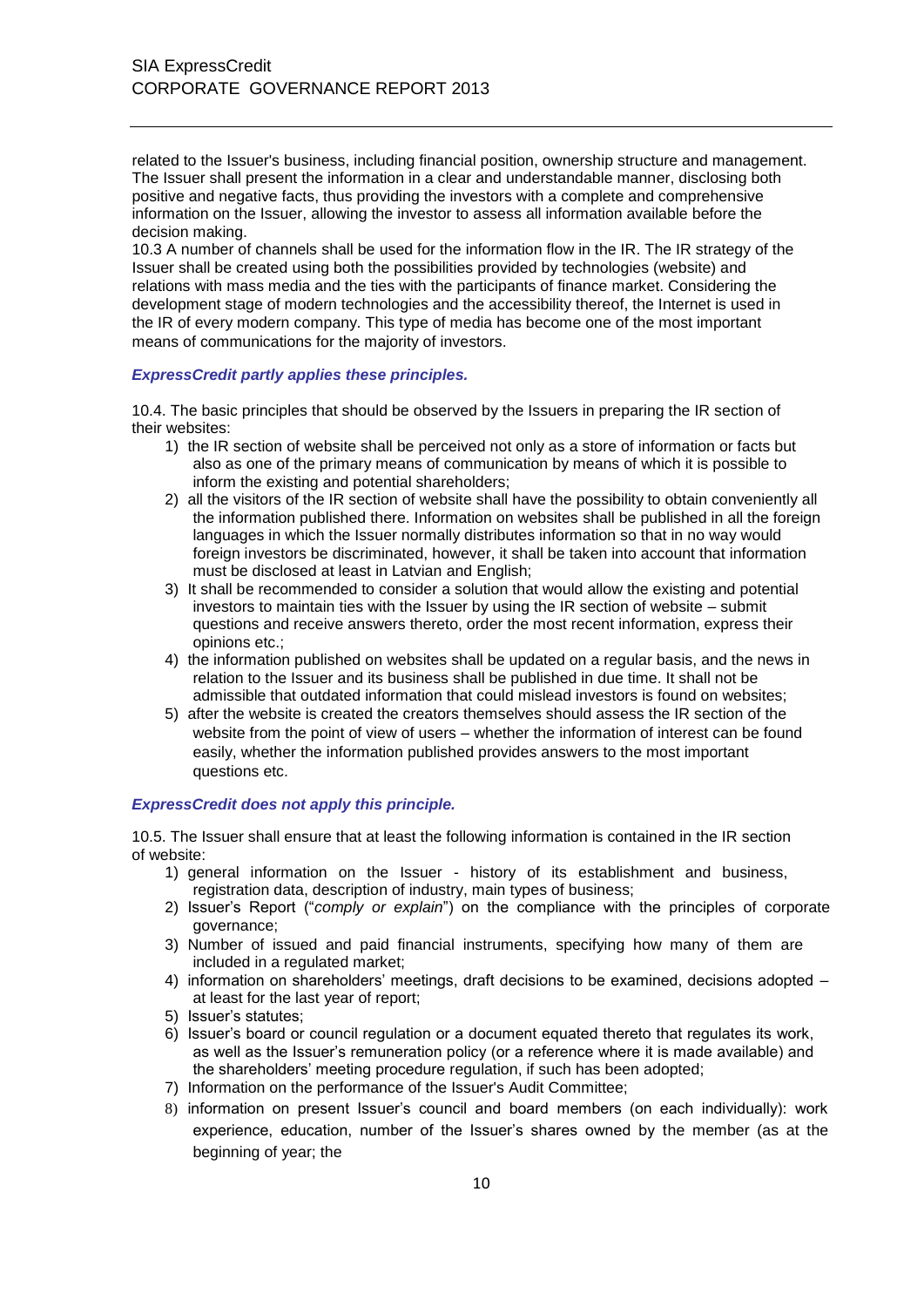- 9) information shall be updated as required but at least annually), information on positions in other capital companies, and the term of office of board and council members;
- 10)Issuer's shareholders which/who own at least 5% of the Issuer's shares; and information on changes of shareholders;
- 11)Financial reports and annual reports of the Issuer prepared in compliance with the procedure specified in legal acts and the Stock Exchange regulations;
- 12)Any other information to be disclosed by the Issuer, e.g. information on any substantial events, Issuer's press releases, archived information on Issuer's financial and annual reports on previous periods etc.

#### *ExpressCredit does not apply this principle.*

#### **E. INTERNAL CONTROL AND RISKMANAGEMENT**

The purpose of internal control and risk management is to ensure efficient and successful work of the Issuer, the truthfulness of the information disclosed and conformity thereof to the relevant regulatory acts and business principles. Internal control helps the board to identify the shortcomings and risks in the management of the Issuer as well as facilitates that the council's task - to supervise the work of the board - is fulfilled efficiently.

#### **11. Principles of the Issuer's internal and external control**

# **To ensure successful work of the Issuer, it shall be necessary to plan regular its controls and to determine the procedure of internal and external (audit) control**.

11.1. To ensure successful operation, the Issuer shall control its work on a regular basis and define the procedure of internal control.

## *ExpressCredit applies this principle.*

11.2. The objective of risk management is to ensure that the risks connected with the commercial activity of the Issuer are identified and supervised. To ensure an efficient risk management, it shall be necessary to define the basic principles of risk management. It is recommended to characterize the most essential potential and existing risks in relation to the business of the Issuer.

#### *ExpressCredit applies this principle.*

11.3. Auditors shall be granted access to the information required for the fulfilment of the auditor's tasks and the possibility to attend council and board meetings at which financial and other matters are dealt with.

#### *ExpressCredit applies this principle.*

11.4. Auditors shall be independent in their work and their task shall be to provide the Issuer with independent and objective auditing and consultation services in order to facilitate the efficiency of the Issuer's business and to provide support in achieving the objectives set for the Issuer's management by offering a systematic approach for the assessment and improvement of risk management and control processes.

#### *ExpressCredit applies this principle.*

11.5. It shall be recommended to carry out an independent internal control at least annually in order to assess the work of the Issuer, including its conformity to the procedures approved by the Issuer.

#### *ExpressCredit applies this principle.*

11.6. When approving an auditor, it is recommended that the term of office of one auditor is not the same as the term of office of the board.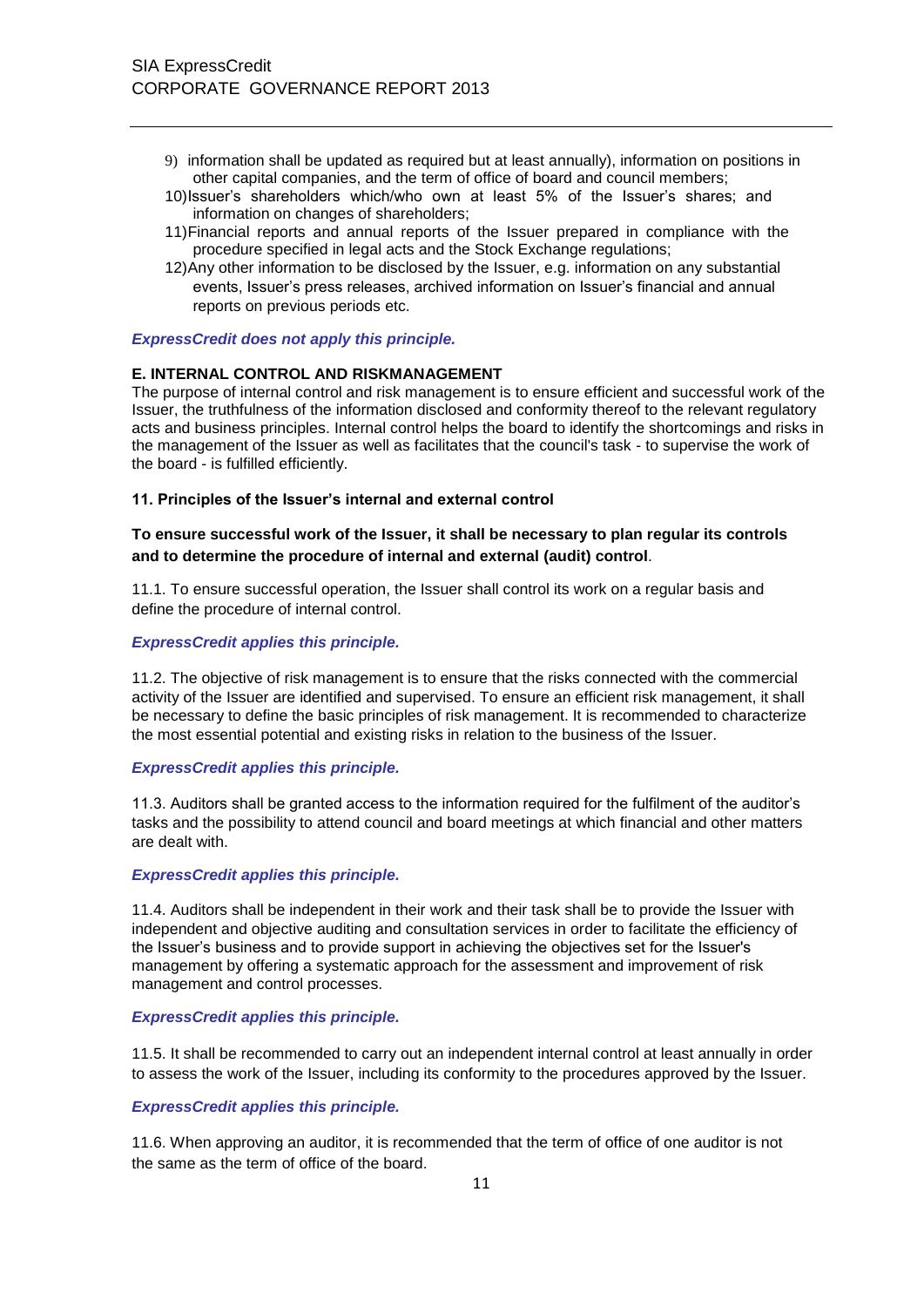*ExpressCredit applies this principle.*

#### **12. Audit Committee**

**The Audit Committee shall be established by a resolution of the Issuer's shareholders' meeting, and its operations and scope of responsibilities shall be set as guided by the legislation.**

12.1. The functions and responsibility of the Audit Committee should be specified in the regulation of the committee or a comparable document.

*ExpressCredit does not apply this principle. ExpressCredit will set up council in three month time from start of listing on stock exchange NASDAQ OMX Riga. Council will perform audit committee functions.*

12.2. To assure an efficient functioning of the Audit Committee, it is recommended that at least three of its members have adequate knowledge in accounting and financial reporting, because issues related to the Issuer's financial reports and control are in the focus of the Audit Committee's operations.

#### *ExpressCredit does not apply this principle. ExpressCredit will set up council in three month time from start of listing on stock exchange NASDAQ OMX Riga. Council will perform audit committee functions.*

12.3. All Audit Committee members shall have access to the information about the accounting principles practiced by the Issuer. Board shall advise the audit Committee as to the approaches to significant and unusual transactions, where alternative evaluations are possible, and shall ensure that the Audit Committee has access to all information that has been specified in the legislation.

#### *ExpressCredit does not apply this principle. ExpressCredit will set up council in three month time from start of listing on stock exchange NASDAQ OMX Riga. Council will perform audit committee functions.*

12.4. The Issuer shall ensure that its officials, board members and staff release the information to the Audit Committee that is necessary for its operations. The Audit Committee should also be entitled to carry out an independent investigation in order to identify, within its scope, any violations in the Issuer' activities.

#### *ExpressCredit does not apply this principle. ExpressCredit will set up council in three month time from start of listing on stock exchange NASDAQ OMX Riga. Council will perform audit committee functions.*

12.5. Within its scope, the Audit Committee shall adopt resolutions, and is accountable to the shareholders' meeting for its operations.

*ExpressCredit does not apply this principle. ExpressCredit will set up council in three month time from start of listing on stock exchange NASDAQ OMX Riga. Council will perform audit committee functions.*

#### **F. REMUNERATION POLICY**

**13. General principles, types and criteria for setting remuneration**

**The policy of the remuneration of board and council members – type, structure and amount of remuneration - is one of the spheres where persons involved has a potentially greater risk to find themselves in a conflict of interest situation. To avoid it, the Issuer shall develop a clear remuneration policy, specifying general principles, types and criteria for the**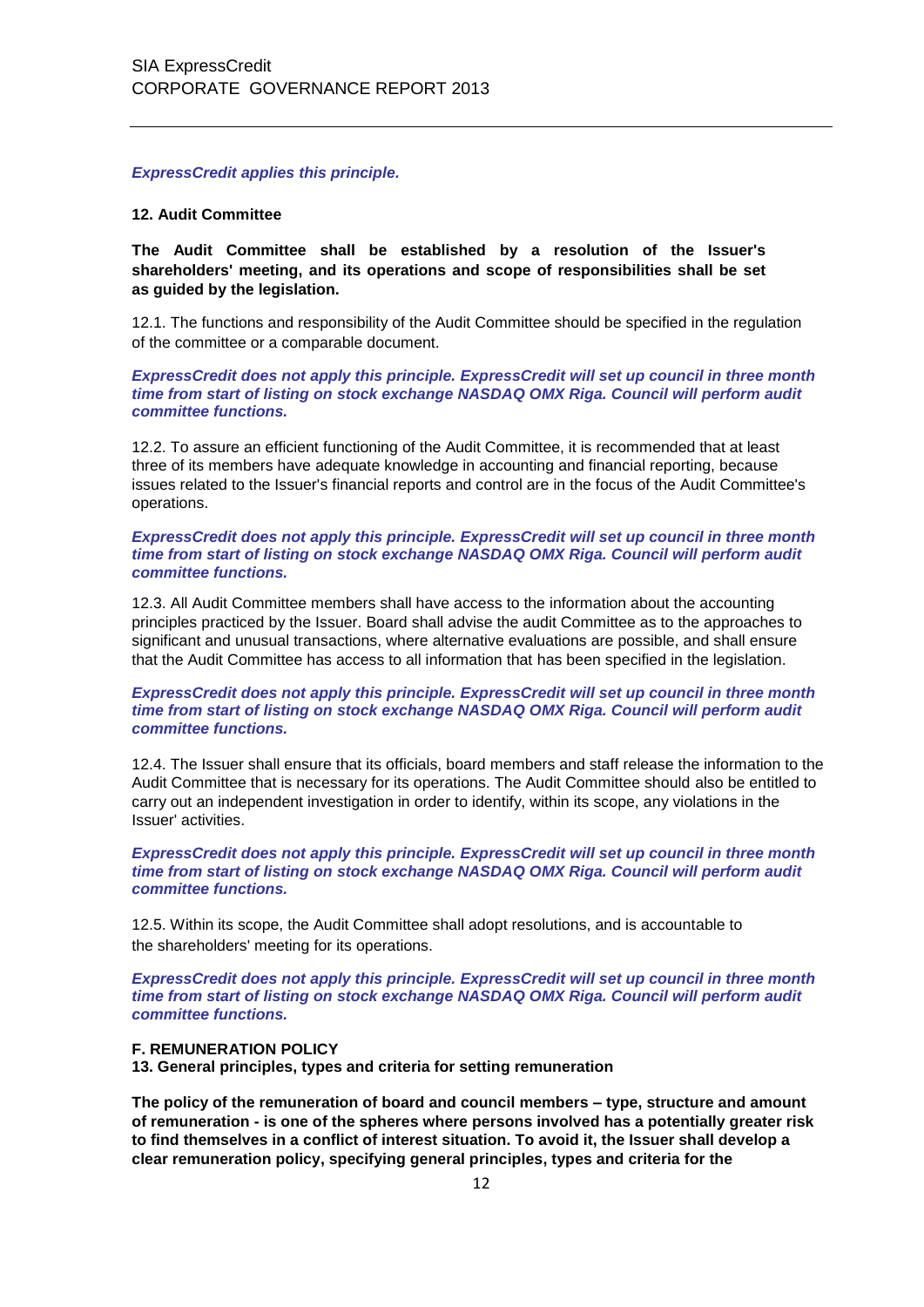#### **remuneration to be awarded to the board or council members.**

13.1. The Issuers are called on to develop a remuneration policy in which the main principles for setting the remuneration, possible remuneration schemes and other essential related issues are determined. While preparing the remuneration policy Issuer should ensure that the remuneration of management and supervisory board members is proportionate to the remuneration of the Issuer's executive and managing directors and other employees.

#### *ExpressCredit applies this principle.*

13.2. Without limiting the role and operations of the Issuer's management bodies responsible for setting remuneration to the board and council members, the drafting of the remuneration policy should be made a responsibility of the Issuer's board, which during the preparation of a draft policy should consult with the Issuer's council. In order to avoid conflicts of interest and to monitor the management board remuneration policy, the Issuer should appoint a responsible person having sufficient experience and knowledge in the field of remuneration for development of the remuneration policy.

#### *ExpressCredit does not apply this principle. ExpressCredit will set up council in three month time from start of listing on stock exchange NASDAQ OMX Riga.*

13.3. Should the remuneration policy contain a remuneration structure with a variable part in the form of the Issuer's shares or share options or any other payments, including premiums, it should be linked to previously defined short-term and long-term goals and performance criteria. If remuneration depends on fulfilment of short-term goals only, it is not likely to encourage an interest in the company's growth and improved performance in the long-term. The scope and structure of the remuneration should depend on the business performance of the company, share price and other Issuer's events.

# *ExpressCredit has not implemented this principle. ExpressCredit's remuneration policy does not provide for employee share options, shares or variable part of the remuneration.*

13.4. While setting the variable part of remuneration, Issuer should set limits on the variable component(s). The non-variable part of remuneration should be sufficient to allow the Issuer to withhold variable part of remuneration when necessary.

# *ExpressCredit has not implemented this principle. ExpressCredit's remuneration policy does not provide for employee share options, shares or variable part of the remuneration.*

13.5. Where a variable part of remuneration provides Issuer's shares, share options or any other acquisition rights thereof, it should be desirable to prescribe a minimum non-used period of time.

# *ExpressCredit has not implemented this principle. ExpressCredit's remuneration policy does not provide for employee share options, shares or variable part of the remuneration.*

13.6. Remuneration policy should include provisions that permit the Issuer to reclaim variable part of remuneration that were awarded on the basis of data which subsequently proved to be manifestly misstated. Such provision should be included in contracts concluded between the respective executives and the Issuer.

# *ExpressCredit has not implemented this principle. ExpressCredit's remuneration policy does not provide for employee share options, shares or variable part of the remuneration.*

13.7. Remuneration schemes that include Issuer's shares as remuneration may theoretically cause loss to the Issuer's existing shareholders because the share price might drop due to a new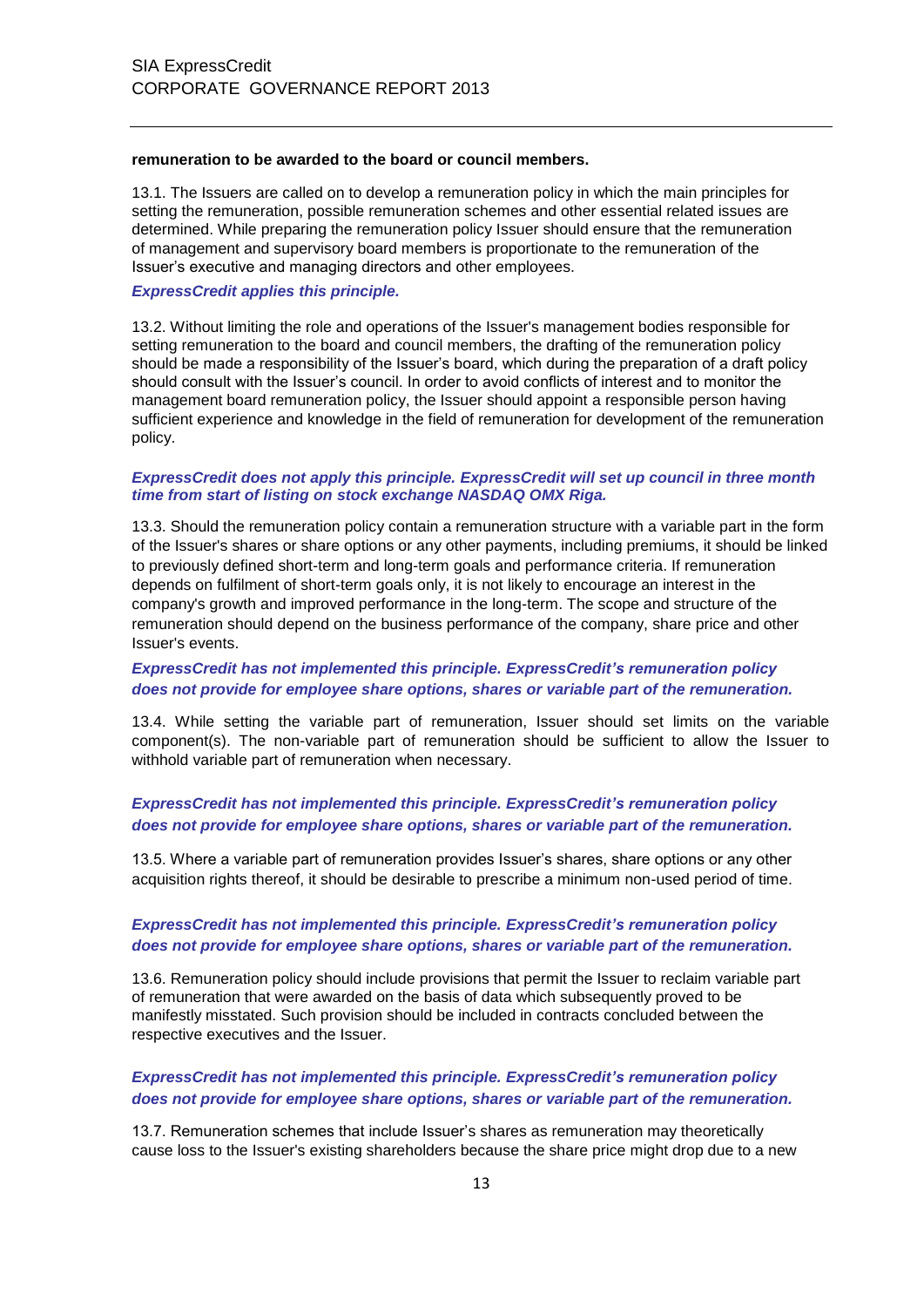issue of shares. Therefore, prior to the preparation and approval of this type of remuneration, it shall be required to assess the possible benefits or losses.

# *ExpressCredit has not implemented this principle. ExpressCredit's remuneration policy does not provide for employee share options, shares or variable part of the remuneration.*

13.8. When preparing the remuneration policy where a variable part is in the form of the Issuer's shares or share options, the Issuer shall be obliged to disclose information on how the Issuer plans to ensure the amount of shares to be granted in compliance with the approved remuneration schemes– whether it is planned to obtain them by buying on a regulated market or by issuing new shares.

# *ExpressCredit has not implemented this principle. ExpressCredit's remuneration policy does not provide for employee share options, shares or variable part of the remuneration.*

13.9. While drafting the remuneration policy and envisaging awarding options entitling to the Issuer's shares, the Stock Exchange rules regarding distribution of share options should be taken into account.

# *ExpressCredit has not implemented this principle. ExpressCredit's remuneration policy does not provide for employee share options, shares or variable part of the remuneration.*

13.10. While setting remuneration principles with regard to board and council members, they should include general approach as to compensations, if any, in cases when contracts with the said officials are terminated (termination payments). Termination payments should not be paid if the termination is due to inadequate performance.

# *ExpressCredit applies this principle.*

13.11. It is recommended to set an adequate maximum amount of the termination payments which should not be higher than two years of the non-variable part of remuneration.

#### *ExpressCredit applies this principle*

#### **14. Remuneration Report**

**A clear and complete report on the remuneration policy with regard to the management body members of the Issuer should be made available to the shareholders. Public disclosure of the said information would allow the existing and potential shareholders to carry out a comprehensive evaluation of the Issuer's approach the remuneration issues; consequently, the Issuer's responsible body shall draft and made public the Remuneration Report.**

14.1 The Issuer is obliged to make public the Remuneration Report – a complete report on the remuneration policy applied to the members of the Issuer's management bodies. Remuneration Report may be a separate document, or may be integrated in a special chapter of the Report prepared by the Issuer as recommended by Item 9 of the Introduction of the present Recommendations. The Remuneration Report should be posted on the Issuers website. 14.2 Remuneration Report should contain at least the following information:

- 1) Information as to the application of the remuneration policy to board and council members in the previous financial year, specifying the material changes to the Issuer's remuneration policy compared to the previous reporting period;
- 2) The proportion between the fixed and variable part of the remuneration for the respective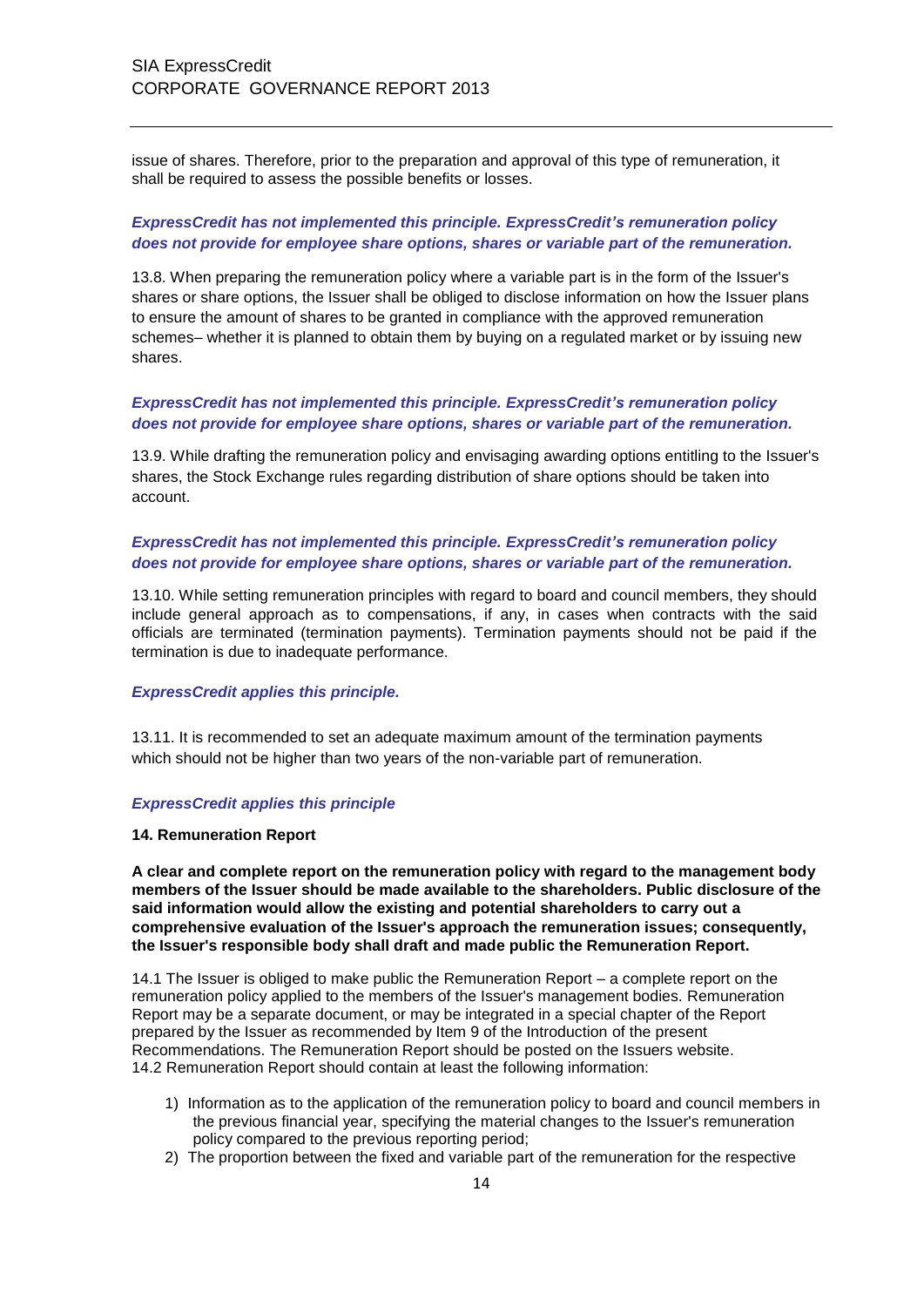category of officials;

3) Sufficient information as to linking the remuneration with performance. To consider the information sufficient, the report should contain:

An explanation how the choice of performance criteria contributes to the long term interest of the Issuer;

An explanation of the methods applied in order to determine whether performance criteria have been fulfilled;

- 4) Information about the Issuer's policy with regard to the contracts with the members of the Issuer's management bodies, the terms and conditions of the contracts (duration, notice deadlines about termination, including payments due in case of termination);
- 5) Information about the incentive schemes and the specifications and reasons for awarding any other benefits;
- 6) A description of any pension or early retirement schemes;
- 7) An overview of the remuneration paid to or any benefits received by each individual that has been board or council member in the reporting period – disclosing at least the information required in Items 14.5, 14.5 and 14.7 below.

14.3. To avoid overlapping of information, the Issuer, while preparing its Remuneration Report, may omit the information required in Items 14.2 1) to 7) above, provided it is a part of the Issuer's Remuneration Policy document. In such case, Remuneration Report should have a reference to the Remuneration Policy, together with an indication where it is made available.

14.4. If the Issuer believes that, as a result of following the provisions of Item 14.2 of these Recommendations sensitive business information might become public to the detriment of the Issuer's strategic position, the Issuer may not disclose such information and give the reasons. 14.5. The following remuneration and other benefits related information about each board and council member should be disclosed:

- 1) Total amount paid or outstanding (salary) for the year;
- 2) Remuneration and other benefits received from any company associated with the Issuer. For the understanding of this Item, "associated undertaking" is a company according to the definition in Paragraph 1 of the Law on the Financial Instruments Market;
- 3) Remuneration paid as profit distribution or bonus, and the reasons for awarding such remuneration;
- 4) Compensation for fulfilment of duties in addition to the regular job responsibilities;
- 5) Compensations and any other payments received by or to be received by board or council member who has left the position during the accounting period;
- 6) Total value of any other benefits apart from those listed under Items 1) to 5) received as remuneration.

14.6 The following information should be disclosed with regard to the shares and/or share options or any other incentive schemes resulting in ownership of the Issuer's shares:

- 1) the number and holding conditions of shares or share options entitling to the Issuer's shares granted over the reporting period to the members of Issuer's management bodies;
- 2) The number of options exercised during the reporting period, entitling to the Issuer's shares, specifying the price and the number of shares obtained, or the unit value held by the member of the Issuer's management board in a share-related incentive scheme as at the end of the reporting year; 3) The number of non-exercised options entitling to the Issuer's shares as at the end of the reporting year, the share price in the contract, expiry date and the key rules for exercising the option;
- 3) Information changes, if any, introduced during the reporting period with regard to the provisions of the contracts on options entitling to the Issuer's shares (such as changes in the option exercising rules, change of expiry date etc.).

14.7 The following information should be disclosed with regard to savings or contributions to pension schemes of private pension funds:

- 1) the amount of contributions made by the Issuer, to the benefit of individuals, to a pension scheme or schemes, and the rules for disbursement of the pension capital;
- 2) the participation rules, including termination of participation, to the respective pension scheme, applicable the concrete individual.